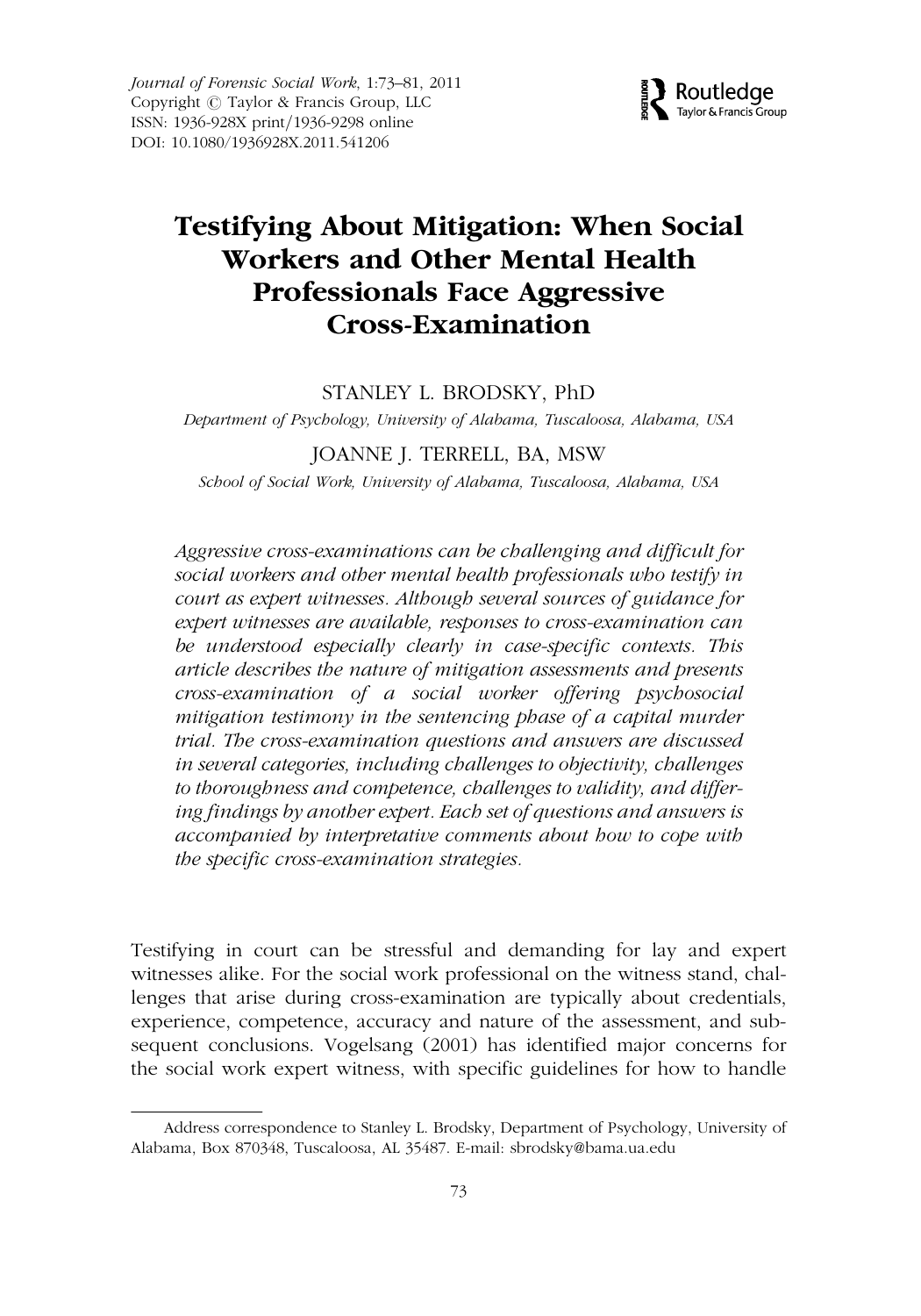common challenges. Lubet (1999) has addressed the conceptual foundations of expert testimony, writing from a legal-psychological point of view. Brodsky (1999, 2004) has identified common scenarios and difficulties for the expert mental health witness, while presenting specific techniques for managing cross-examinations.

In their factor analysis of a large pool of paired adjectives related to expert witness credibility, Brodsky, Griffin, and Cramer (2010) reported four major factors: knowledge, confidence, likeability, and trustworthiness. These four factors fit into our own observations of what makes a good social work expert. Witnesses who are uncertain about their knowledge base and about themselves tend not to be believed. Confident experts tend to be believed, as long as they are not overconfident. Knowledgeable witnesses are credible because good knowledge goes to the heart of probative issues. Experts who are feisty or defensive have credibility problems simply because they are less likeable than affiliative, pleasant witnesses. Witnesses who are seen as trustworthy are relied on because of their perceived honesty and integrity. These factors operate in combination, as well. Thus, knowledgeable and trustworthy expert witnesses are believed when they are confident and are liked by jurors and judges.

The practical foundations of expert testimony can be understood in a case-specific context. Terrell and Staller (2003) have described the contexts of historical injustice regarding the death penalty and the need for informed social work testimony in presenting mitigation evidence. The legal foundations of mitigation testimony are seated, in large part, in the U.S. Supreme Court decision in Lockett v. Ohio (1978). Sandra Lockett had been waiting in an idling vehicle when two acquaintances killed a clerk during a robbery. Drawing on the 8th Amendment and the 15th Amendment, the Supreme Court ruled that every aspect of a defendant's character, record, and circumstances may be considered as mitigating factors in the sentencing phase of capital murder trials. The Lockett decision overturned an Ohio statute that mandated the death penalty, provided that the victim had not induced the murder and that the defendant was neither coerced or mental defective. The ruling explicitly invalidated the Ohio statute that did not permit consideration of factors such as the defendant's age, character, and relatively minor role in the crime.

In the context of assessment of mitigating factors, Fabian (2009) has described the role of the mental health professional in identifying the pathways to violence in a person's life, and he especially emphasized the need for expert assessment of the biopsychosocial predisposing factors. This information is ordinarily presented by experts called by the defense during the penalty phase of capital murder trials. Following this direct examination, it often is the cross-examination of the mental health mitigation experts that raises provocative challenges to the testifying expert. Although general rules may be applied about responses to cross-examination questions, the fundamental concern is always the individual case at hand. For example, the issues that occur with custody or commitment hearings are different from those in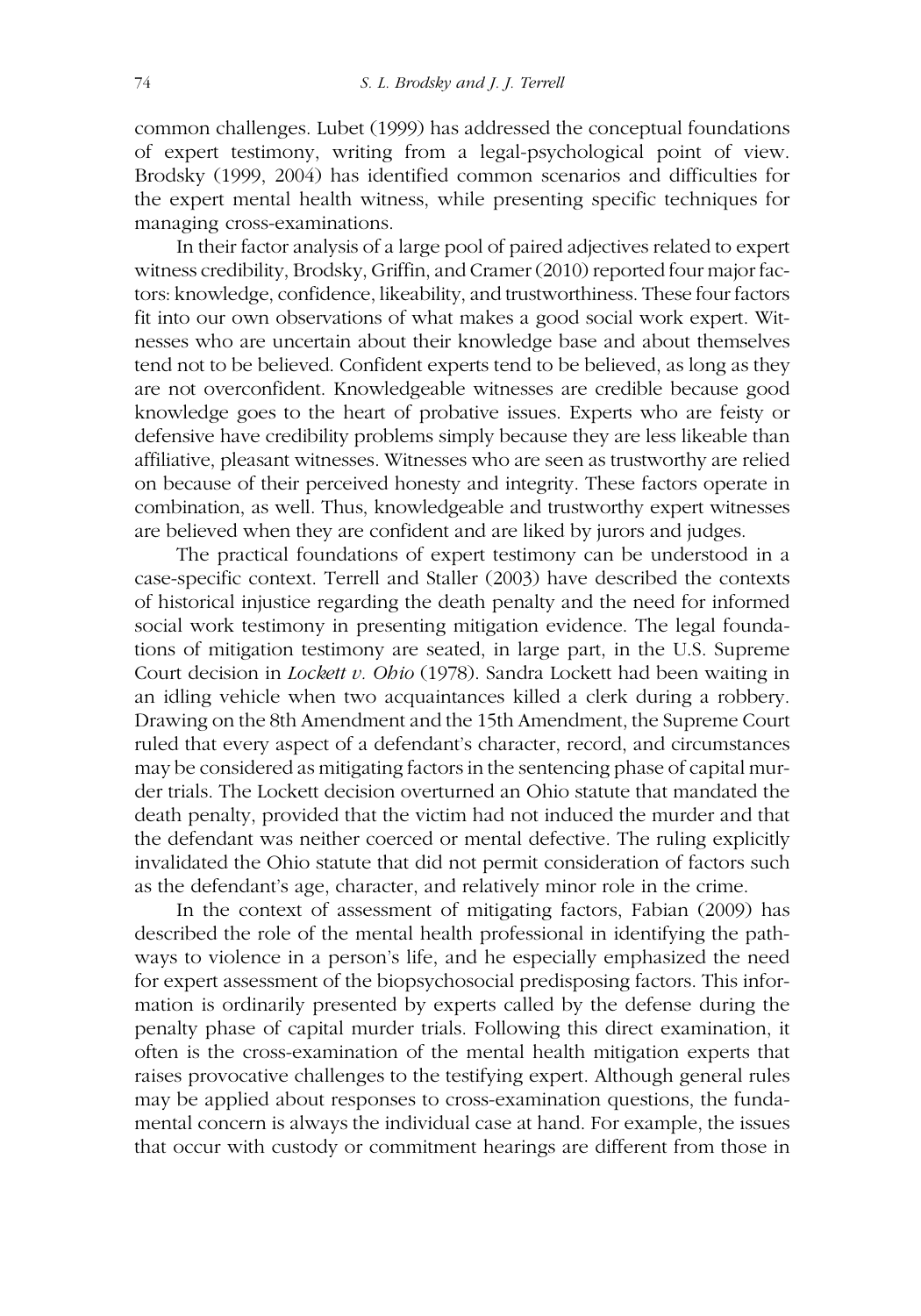product liability lawsuits. In criminal cases, testimony regarding competency to stand trial is different from testimony in the penalty phase of capital murder trials. It is the latter testimony we address in this article.

The present case reports describe the experiences of an expert witness who has already presented mitigation evidence during direct examination. In the first case, we address ways to master an aggressive cross-examination when objectivity, integrity, and professional competence are challenged. The defendant at the trial was a young woman charged with capital murder of her infant child; she had just been convicted. The direct examination testimony had been completed and the social worker's testimony was the major component of the mitigation evidence offered to the jury. The case information describes the testimony of the social worker called by the defense.

Nonverbal communications would not be evident without commentary from just the transcript of exchanges between cross-examining attorney and witness. The district attorney conducted the cross-examination in a challenging and abrasive manner. His voice was loud, he sometimes yelled, and his nonverbal style was aggressive, with finger pointing and choppy hand gestures. The social worker's replies to such behaviors were presented in an intentionally contrasting manner. The witness sought to present herself as calm and at ease. The calmness was maintained by internal self-talk of professional competence. The witness kept in mind that she was clearly advocating for her findings rather than for one side or the other. The more the cross-examining attorney was aggressive in voice and posture, the more the witness sought to be soft-spoken, calm, and poised.

There were four topic areas within the testimony during crossexamination in which the social worker demonstrated professional control and effective testimony. These four topics were challenges to objectivity, challenges to thoroughness and competence, challenges to validity, and comparisons to other capital cases. Each topic area will be discussed in turn as examples of aggressive questioning and professional responses.

### Challenges to Objectivity

The objectivity of an expert witness may be questioned in several ways. One of the most common ways is to suggest that the expert is a bought witness, who has compromised objectivity because of payment for services (Brodsky, 1991). In the present trial, the cross-examination about fees unfolded in this manner:

- Q: How much are you getting paid to do this evaluation?
- A: \$150 per hour.
- Q: How much are you going to bill the county for this evaluation?
- A: I don't know exactly.
- Q: I asked you to tell me of what you are going to bill for this case.
- A: I can only make an estimate. I didn't bring my list of hours with me.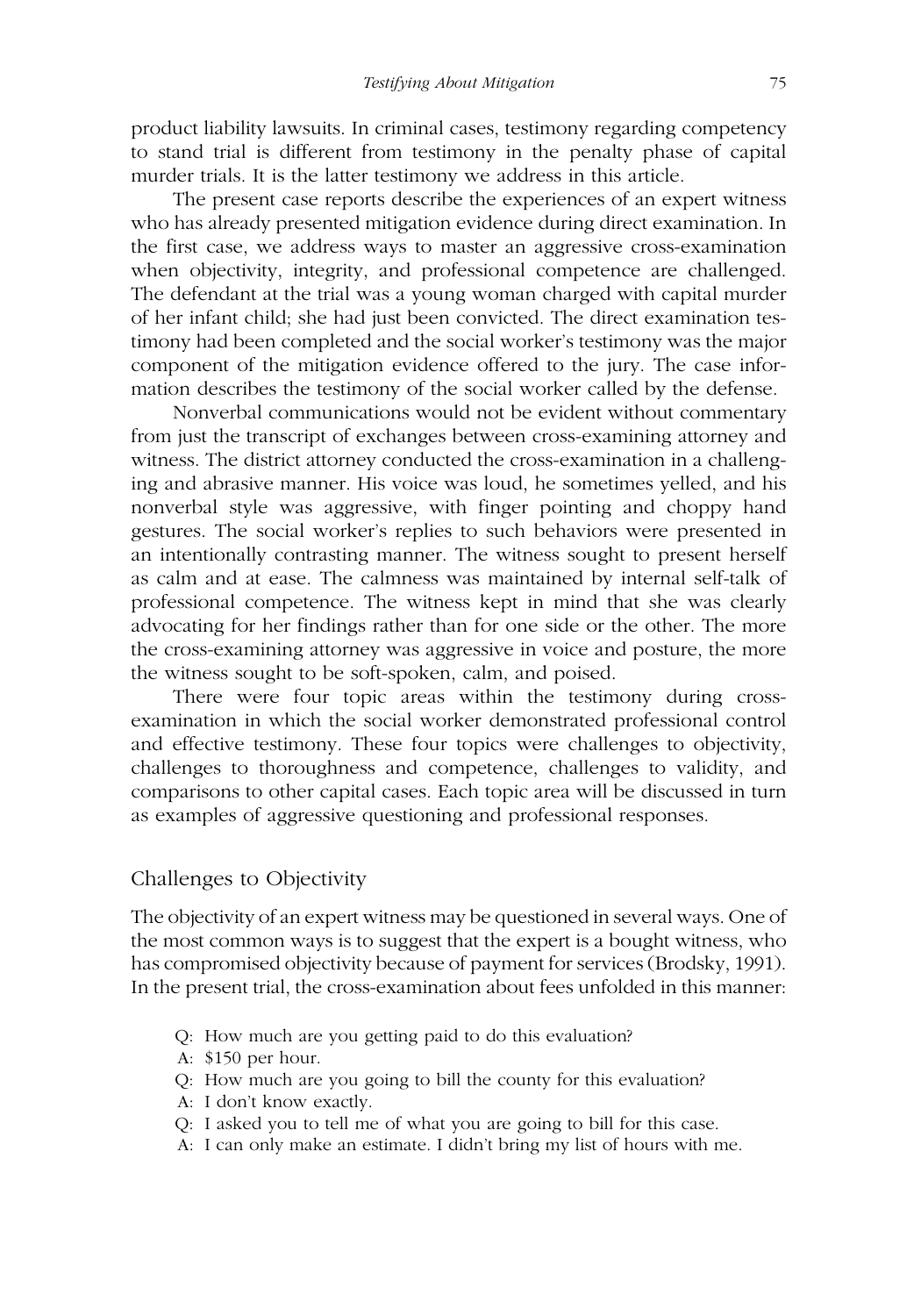- Q: Ma'm, do we have a communication problem?
- A: I am doing fine on following what you are asking, counselor.

What the expert really sought to get across was, ''While I am not having any communication problems, counselor, you seem to be having some problems following what is going on.'' That explicit and sharp retort was not used because attacks on attorneys can diminish credibility.

Part of the dynamics of questions and answers around payment and objectivity is the struggle for interpersonal control. As seen in the dialogue above, the district attorney spent the initial stage of this cross-examination demanding a fee estimate. The witness then gave a ballpark estimate of \$3000 to \$4000 as the charge for the case. When one has a general idea of an answer to questions of this sort, one should respond. If the fee estimate is extracted only after a protracted exchange, the expert witness can be seen as withholding and intractable. This battle was about who is in control, seated within an energetic cross-examination about fees.

- Q: (resuming) So, Ma'm, you know the County is going to pay you \$3,000 or \$4,000 to give us an evaluation, so what have you done in that evaluation to get all that money, Ms.? (with Ms. pronounced mizzzz)
- A: I did a systematic evaluation of the life history of the defendant.
- Q: (Looking intensely at the jury) ''So you are getting 3 to 4 thousand dollars, isn't that correct?
- A: Oh, yes. I surely hope so. That's correct.

At this point, the push-pull method (Brodsky, 1991) of responding was used. The push-pull avoids instinctive defensiveness and instead shows clear agreement. Brodsky noted, ''When the cross-examination question is true but is asked in a pushy and negative manner, consider agreeing strongly'' (p. 166). The witness using the push-pull not only agrees with the question, but the emphasis on agreement lets the expert control the direction and gain psychological momentum. At this point, the push-pull answer shut down the questioning about fees and the cross-examining attorney shifted to questions about professional competence.

### Challenges to Thoroughness and Competence

- Q: What did you do in order to complete this evaluation?
- A: I interviewed the defendant's family members. I spoke to one of her high school teachers and I met with the defendant herself ...
- Q: (Interrupting) Did you interview any of the co-defendants?
- A: No, I did not have permission to interview the co-defendant, nor would I do so even if I had permission. That is a law enforcement job and an investigator's task.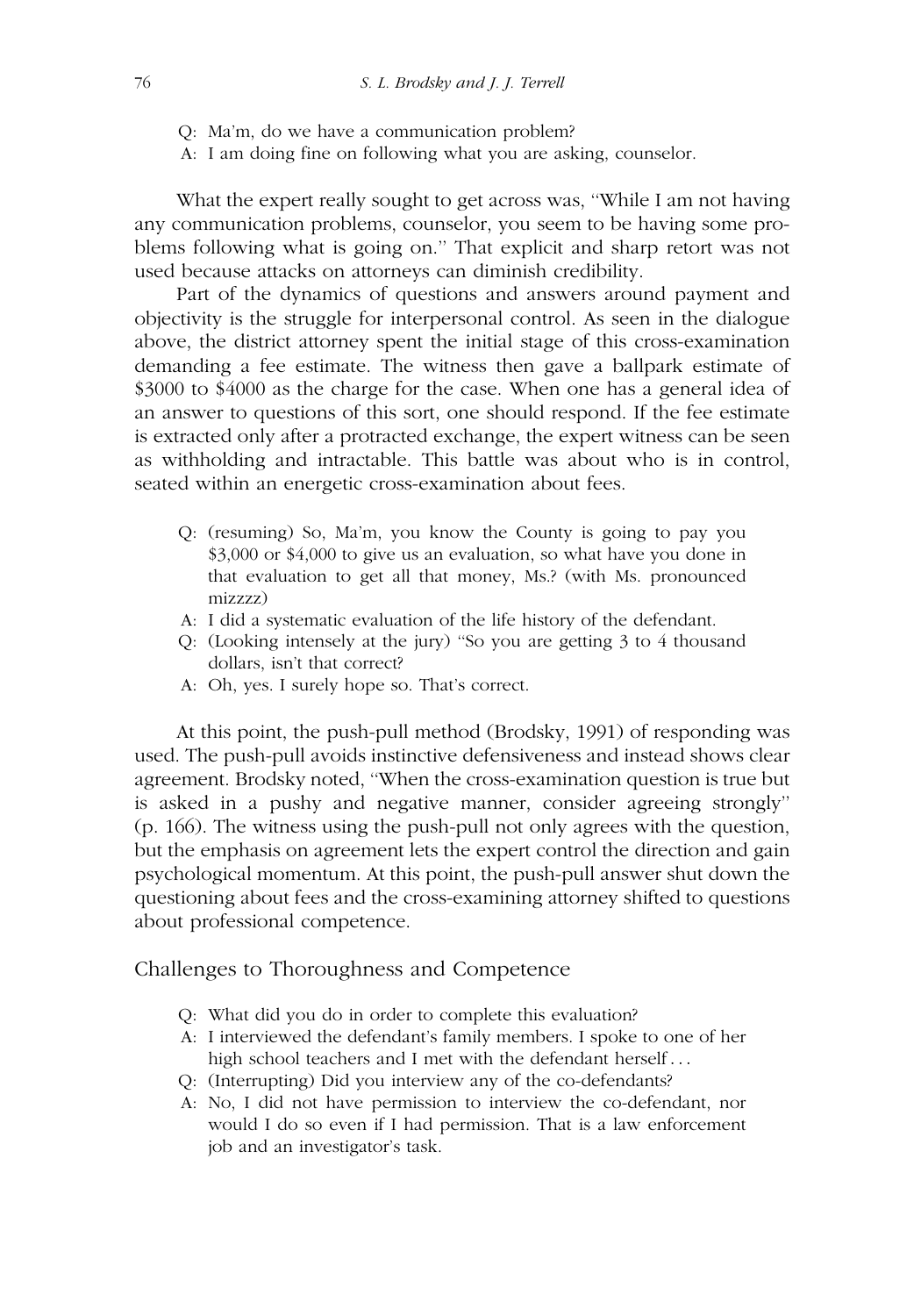- Q: Ma'm, did you interview the defendant's live-in boyfriend?
- A: No, I did not.
- Q: Do you know anything about him?
- A: I know what I read from the official records.
- Q: So you think you could get a grasp of what happened in this the murder without having interviewed any of the co-defendants?
- A: I am not a police officer seeking to investigate a murder. I am a social worker assessing social and life history and evaluating mitigating factors that might be present for the defendant. I do not do so for her co-defendants.
- Q: So without ever having to talk to the other people in the house, you decided that there were mitigating factors?
- A: Oh, yes. There were strong mitigating factors. Absolutely!

It is standard practice in mitigation assessments not to meet with codefendants because it is the defendant's social history that is at issue. As Eisenberg (2004) observed, even though mental health professionals retained in death penalty cases may have expertise in several different areas, the best role is to ''limit involvement to only one forensic evaluation function'' (p. 85). Furthermore, information from co-defendants is often suspect because co-defendants often blame each other and seek to make a plea bargain in which excessive blame is attributed to other defendants. This entire line of questioning about the co-defendant was a red herring. It was an effort to make the mitigation assessment appear incomplete.

# Challenges to Validity

The validity of an assessment refers to the accuracy of the findings. Validity is the bottom line of the evaluation, and reflects the essential worth of the expert's data, conclusions, and opinions with respect to the forensic task.

- Q: Isn't it correct that one of the areas of mitigation you addressed was whether that the defendant was experiencing a postpartum depression?
- A: Yes, that's right.
- Q: Isn't it true that you have never really interacted with anyone who had postpartum depression?
- A: No, that is not true. As a therapist I have worked with many women experiencing postpartum depression.

This question was a shot in the dark by the district attorney, who did not actually know about the experience of the expert. In Advanced Trial Advocacy classes, law students are taught never to ask a question of an expert during cross unless you know with certainty what the answer will be. The attorney did not follow that rule. At this point, the cross-examination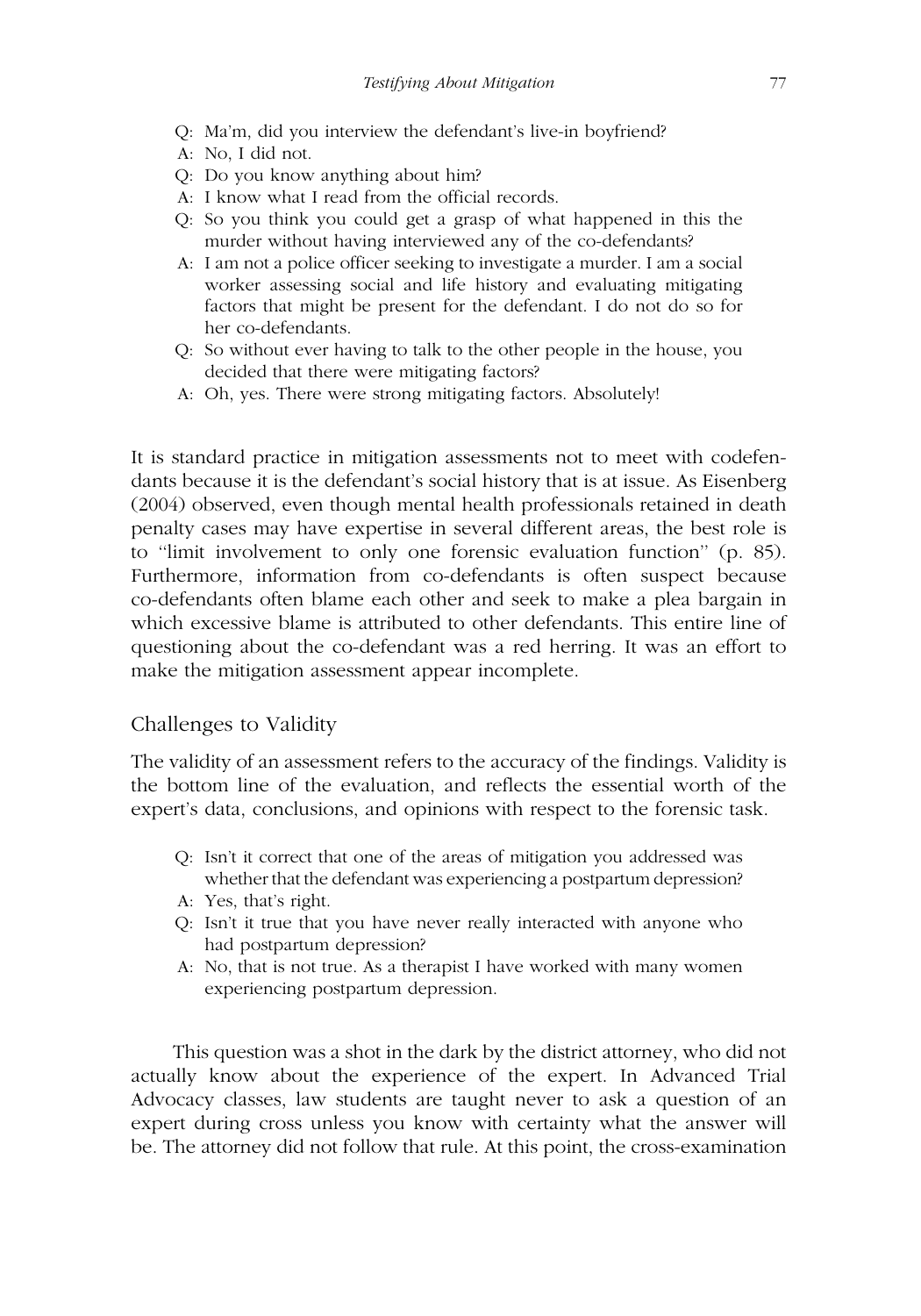shifted to a different validity issue, which was reconciling the testimony with the differing findings by another expert.

- Q: Are you familiar with the psychological evaluation by Dr. G. who diagnosed the defendant with PTSD and with major depression with psychotic features in remission?
- A: Yes, I am familiar with that evaluation.
- Q: He also did a forensic evaluation on her that determined that she was competent to stand trial and responsible at the time of the offence, which means she knew right from wrong. Isn't that correct?
- A: Yes, he evaluated her for both competency to stand trial and mental state at time of offense.
- Q: Did you talk with Dr. G?
- A: No, I did not.
- Q: (Arms thrown in the air) You didn't talk with Dr. G?
- A: No, I did not talk with Dr. G. But I did read his report.
- Q: Did you see where he wrote that she was competent to stand trial?
- A: Certainly. I read that.
- Q: But you said that there were mitigating factors.
- A: Yes, I did. Let me explain.
- Q: No, I didn't ask you to explain! I asked you if you established mitigation.
- A: There is no simple yes or no answer. We are talking about the difference between a legal conclusion about sentencing, which belongs to the jury and judge, and social work findings, which are based on my best professional judgment.
- Q: Are you deliberately not giving me a yes or no answer?
- A: No. But that answer requires an explanation.
- Q: All right, choose: either answer what I asked you with a yes or no, or explain to the jury! It is your choice.
- A: Thank you. I will do both. The essential answer is yes, and I will indeed explain it to the jury.
- Q: (pause) Well, then, I guess you can explain it to the jury.
- A: There is a difference between mitigating circumstances, competence to stand trial, and ability to understand right from wrong. I agree with Dr. G. that the defendant could understand right from wrong. My investigation and my evaluation of mitigation offer information about diminished responsibility at the time of the offence. I did find mitigating factors related to diminished responsibility.

Note that the attorney initially was attempting a sleight of hand, trying to link together the pretrial issue of competency to stand trial and the post-verdict sentencing issue of mitigating factors. The witness sought to use narrative responses and complete sentences, which are more credible than simple yes-or-no replies. Effective witnesses avoid repeated one-word answers. The research literature indicates that fragmented answers, such as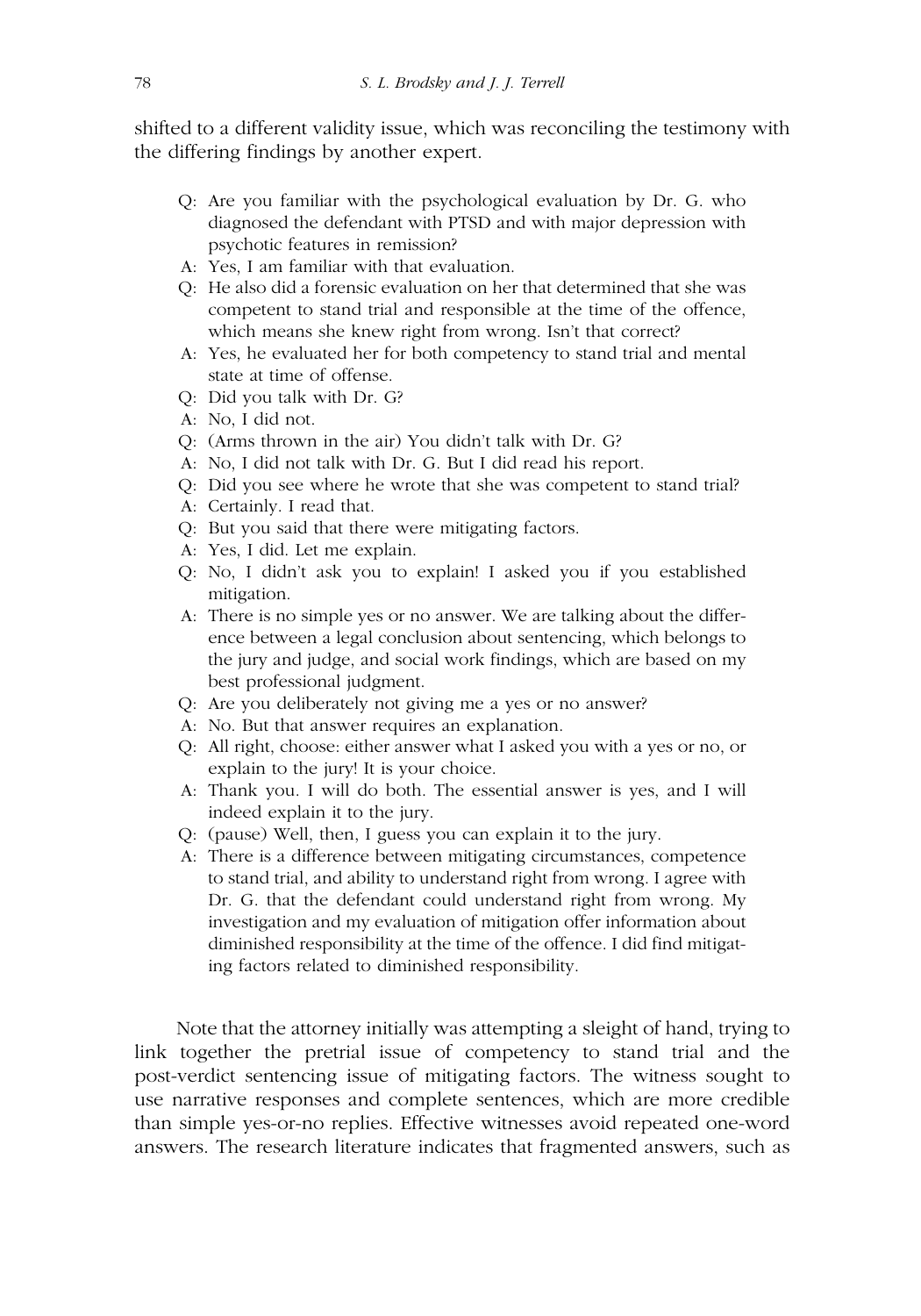those with one word, are less desirable than narrative answers and complete sentences (Kerr, 1981). Good expert witnesses maintain a clear distinction between the ultimate legal opinion by the court and their own professional conclusions. Melton, Petrila, Poythress, and Slobogin (2007) observed that many points fall on the continuum between straightforward mental health findings and the expert reciting a clinical opinion in the exact terminology of the governing statute. In this exchange the expert carefully delineated the difference between the expert's task and the responsibility of the trier of fact.

Note the transformative moment (Brodsky, 1991) in the exchange. The witness's reply ''I will do both'' shifted the power relationship. The attorney displayed an uncharacteristically long pause and then showed a diminished level of challenge. At this point, the witness's other option would have been to say even more: for example, ''Thank you. I will indeed explain to the jury the differences between pretrial competency, and social work evaluations of mitigating factors, and the ultimate sentencing decision in which mitigating factors are one component.''

#### Other Cross-Examinations

When cross-examining attorneys have little success in challenging experts on current findings and conclusions, they sometimes shift their focus to another topic of perceived greater vulnerability in the expert. In this next instance, the attorney asks questions about an earlier case in order to portray the expert's work as contaminated and softhearted.

- Q: Do you remember about a mitigation case that you testified in Bay Minette, AL for John Buckshot Morrow?
- A: Yes, I remember that case well.
- Q: Did you write an article on that trial was called ''Buckshot's Case'' with Dr. Karen Staller?
- A: Oh, yes
- Q: Did you testify that he was not intelligent enough to formulate a plan to rob and kill the victim?
- A: He didn't kill the victim; that was in the police records. He drove the truck and thought that his associates were going to rob the victim.
- Q: Ma'm, I asked you if you testified.
- A: I did testify to that fact that he had an IQ of 58. Somebody with an IQ of 58 cannot formulate a complex plan.
- Q: Isn't it true that the jury gave him the death sentence?
- A: No, that is not true. They recommended a sentence of life without parole. But the judge overruled the jury.
- Q: So a circuit court judge gave him a death sentence?
- A: That's correct. The judge overruled what the jury thought was fair.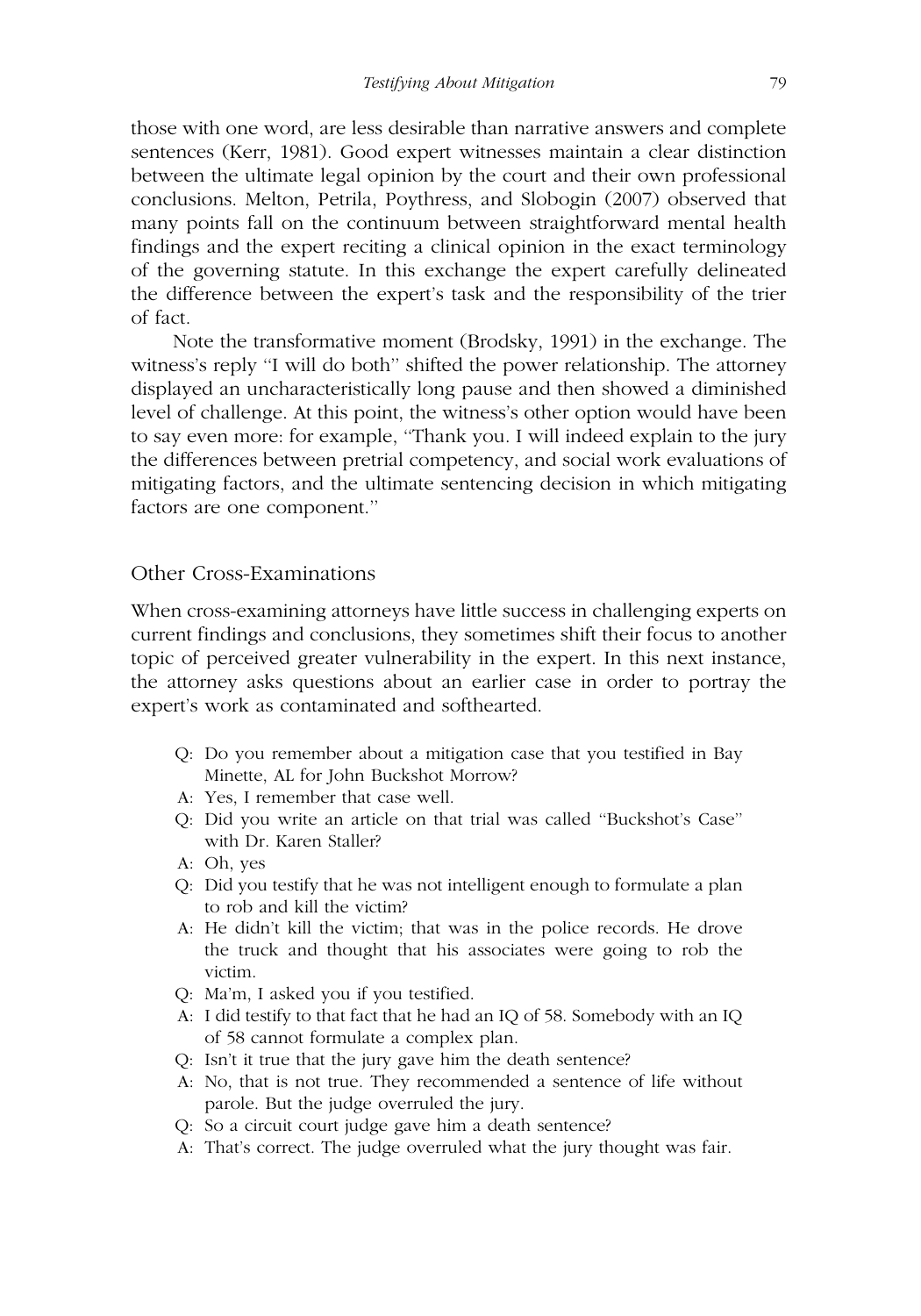- Q: Do you remember testifying in the case of Jeremy Jones, who was tried and found guilty in our own county for murdering a whole family in their sleep?
- A: Yes, I remember.
- Q: And you testified then that you found mitigating factors, despite the lives of that whole family he snuffed out?
- A: Yes, I did. There was a history of abuse and severe deprivation long before the tragic deaths of those people.

The push-pull reply is seen twice here. Both times the ''yes'' answer was much stronger than simple agreement because it emphasized unqualified agreement about writing the article and about finding mitigating factors. The attorney sought to invalidate the expert's opinion by addressing testimony and the sentences in other capital cases. The essential issue is that experts should keep a clear focus on their current opinions and not be distracted by an ultimate legal judgment elsewhere. If experts base the worth of their testimony on the jury or judge's decision in cases in which they participate, they will find themselves often discouraged. The issue should be the internal integrity and worth of what the experts themselves have found. What a jury or judge have decided elsewhere, or indeed at the present, is based on specific case and legal considerations and factors quite apart from the expert's contributions.

In a one additional case, the defense attorney asked the social worker expert witness, ''Give all of the disturbance and disorder you have described, and his history of misbehaving, how could this supposedly crazy man sit here and behave well in court for two weeks?'' This situation is one in which the cross-examining attorney is attempting to invalidate the testimony by contrasting the conclusions with behaviors that the judge and jury observed. The expert's answer was, ''All behaviors take place in a context. Mr. P. has hardly paid attention to what has been going on in his trial. His eyes have been unfocused. His mind is probably elsewhere.'' At the point the attorney said what attorneys say when they feel they have been defeated in the exchange; ''Let me move on to another topic.''

#### **CONCLUSION**

Skilled social work testimony starts with mastery of the subject matter and awareness of issues that arise in the legal arena. Beyond these fundamentals, social work experts should appreciate that every aspect of their work is fair game for critical evaluation, especially in capital murder trials where much is at stake. In these cases, the skilled expert should not automatically accept the frame of reference of the cross-examining attorney. The present exchanges illustrate the challenges in insistent and aggressive cross-examinations during mitigation testimony. Effective responses call for maintaining composure and